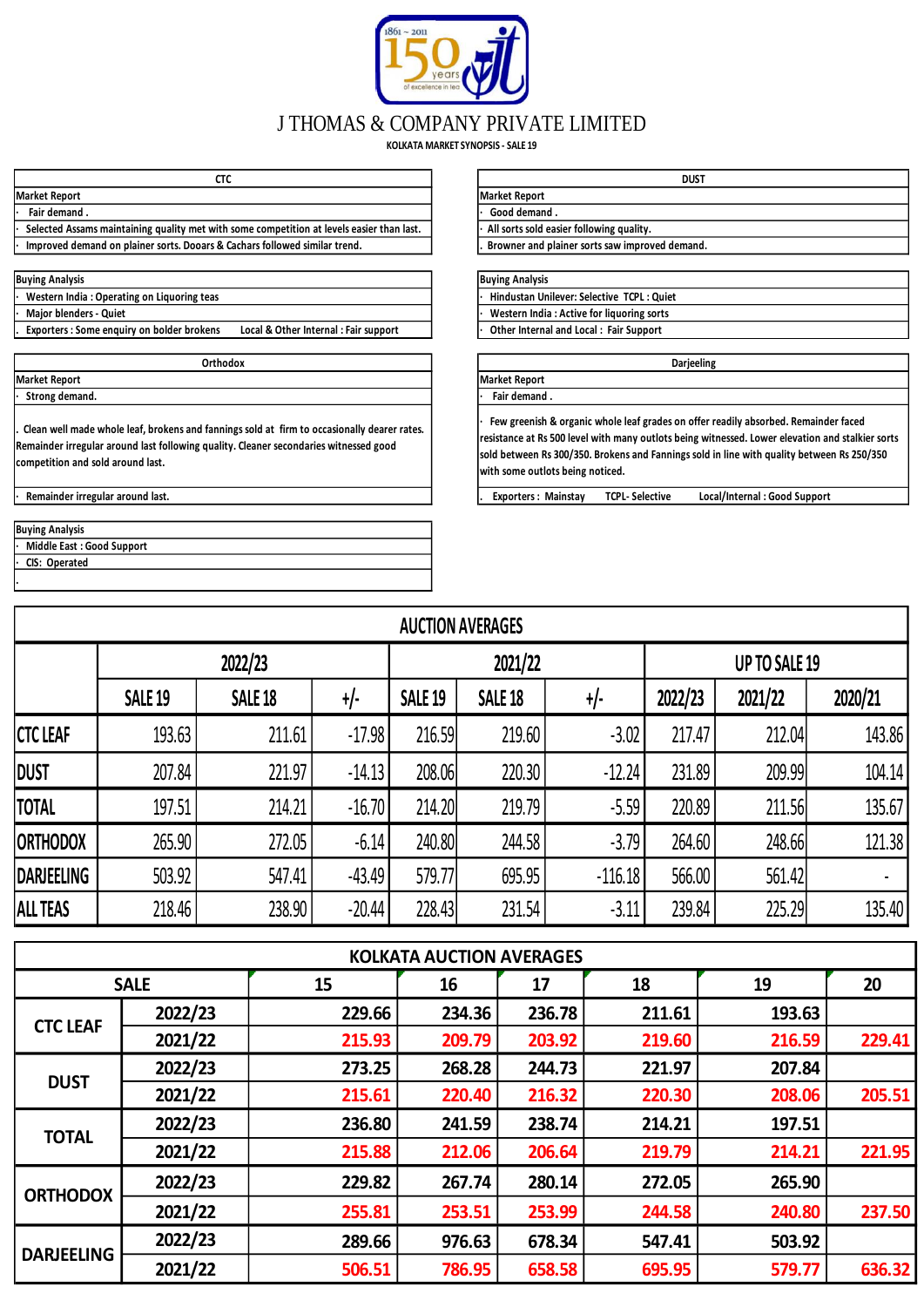

|              | KOLKATA GRADE WISE ORTHODOX AVARAGES UPTO SALE 19 |             |          |             |              |             |        |             |        |                     |             |        |             |        |
|--------------|---------------------------------------------------|-------------|----------|-------------|--------------|-------------|--------|-------------|--------|---------------------|-------------|--------|-------------|--------|
| <b>GRADE</b> |                                                   | $2022 - 23$ |          | $2021 - 22$ | GRADE        | $2022 - 23$ |        | $2021 - 22$ |        | GRADE               | $2022 - 23$ |        | $2021 - 22$ |        |
|              | QTY.                                              | AVG         | QTY.     | AVG         |              | QTY.        | AVG    | QTY.        | AVG    |                     | QTY.        | AVG    | QTY.        | AVG    |
| TGFOP1       | 96497.4                                           | 342.77      | 78329.3  | 287.84      | FBOP         | 337788.7    | 271.33 | 456980.3    |        | 242.62 GBOP1/FBOP1  | 113189.7    | 213.33 | 102587.5    | 183.44 |
| <b>TGFOP</b> | 264151.0                                          | 316.89      | 264477.0 | 275.93      | <b>GFBOP</b> | 180808.6    | 273.53 | 177492.6    |        | 240.67 BOPF/GOF/FOF | 103097.6    | 210.38 | 156040.4    | 178.24 |
| GFOP         | 150110.5                                          | 301.62      | 147085.2 | 297.62      | GBOP         | 194187.7    | 266.45 | 226042.2    | 237.50 |                     |             |        |             |        |
| FOP          | 129982.4                                          | 256.34      | 119637.9 | 267.74      | BPS          | 74291.3     | 267.57 | 69905.0     | 281.47 |                     |             |        |             |        |

|                   | OFFER / SOLD QUANTITY & AVERAGE PRICE CTC / DUST |             |        |      |                |                                                  |        |      |                |                |        |      |  |  |
|-------------------|--------------------------------------------------|-------------|--------|------|----------------|--------------------------------------------------|--------|------|----------------|----------------|--------|------|--|--|
|                   |                                                  | THIS SALE   |        |      |                | <b>LAST SALE</b>                                 |        |      |                | <b>TO DATE</b> |        |      |  |  |
|                   | <b>OFFERED</b>                                   | SOLD        | AVG.   | OUT% | <b>OFFERED</b> | SOLD                                             | AVG.   | OUT% | <b>OFFERED</b> | SOLD           | AVG.   | OUT% |  |  |
| <b>BROKENS</b>    | 1,147,693                                        | 653,452     | 189.19 | 43%  | 1,224,060      | 660,010                                          | 215.23 | 46%  | 4,910,764      | 2,573,582      | 217.38 | 48%  |  |  |
| FANNINGS          | 316,604                                          | 183,630     | 213.53 | 42%  | 348,127        | 213,427                                          | 211.30 | 39%  | 1,387,901      | 810,641        | 226.78 | 42%  |  |  |
| LEAF SEC.         | 98,919                                           | 65,948      | 182.27 | 33%  | 93,975         | 71,072                                           | 178.94 | 24%  | 284,967        | 208,228        | 182.41 | 27%  |  |  |
| <b>LEAF TOTAL</b> | 1,563,215.9                                      | 903,030.4   | 193.63 | 42%  | 1,666,162.5    | 944,509.5                                        | 211.61 | 43%  | 6,583,631.9    | 3,592,451.6    | 217.47 | 45%  |  |  |
| <b>DUST</b>       | 469,760                                          | 286,877     | 215.56 | 39%  | 552,819        | 271,323                                          | 230.25 | 51%  | 1,768,004      | 994,660        | 239.20 | 44%  |  |  |
| <b>DUST SEC.</b>  | 72,296                                           | 52,298      | 165.49 | 28%  | 70,480         | 44,657                                           | 171.64 | 37%  | 187,218        | 119,940        | 171.26 | 36%  |  |  |
| <b>DUST TOTAL</b> | 542,056.3                                        | 339,174.7   | 207.84 | 37%  | 623,298.6      | 315,979.3                                        | 221.97 | 49%  | 1,955,222.7    | 1,114,599.8    | 231.89 | 43%  |  |  |
| <b>TOTAL</b>      | 2,105,272.2                                      | 1,242,205.1 | 197.51 | 41%  | 2,289,461.1    | 1,260,488.8                                      | 214.21 | 45%  | 8,538,854.7    | 4,707,051.3    | 220.89 | 45%  |  |  |
|                   |                                                  |             |        |      |                | OFFER / SOLD QUANTITY & AVERAGE PRICE ORTHODOX   |        |      |                |                |        |      |  |  |
| <b>WHOLE LEAF</b> | 156,083                                          | 151,767     | 291.26 | 3%   | 276,354        | 268,362                                          | 298.10 | 3%   | 910,951        | 876,069        | 294.86 | 4%   |  |  |
| <b>BROKENS</b>    | 169,924                                          | 166,540     | 267.19 | 2%   | 315,663        | 310,038                                          | 268.51 | 2%   | 958,644        | 937,141        | 269.00 | 2%   |  |  |
| FANNINGS          | 29,762                                           | 26,161      | 198.59 | 12%  | 43,499         | 42,247                                           | 205.96 | 3%   | 141,413        | 129,644        | 197.92 | 8%   |  |  |
| <b>SECONDARY</b>  | 45,813                                           | 41,766      | 210.80 | 9%   | 54,997         | 50,515                                           | 210.66 | 8%   | 273,844        | 257,275        | 179.11 | 6%   |  |  |
| ORTH. TOTAL       | 401,582.0                                        | 386,233.8   | 265.90 | 4%   | 690,513.6      | 671,162.3                                        | 272.05 | 3%   | 2,284,852.3    | 2,200,129.3    | 264.60 | 4%   |  |  |
|                   |                                                  |             |        |      |                | OFFER / SOLD QUANTITY & AVERAGE PRICE DARJEELING |        |      |                |                |        |      |  |  |
| <b>WHOLE LEAF</b> | 31,824                                           | 16,593      | 624.16 | 48%  | 36,116         | 14,858                                           | 750.11 | 59%  | 115,492        | 62,891         | 741.24 | 46%  |  |  |
| <b>BROKENS</b>    | 11,905                                           | 6,335       | 304.16 | 47%  | 11,994         | 7,991                                            | 369.57 | 33%  | 36,996         | 23,693         | 350.50 | 36%  |  |  |
| FANNINGS          | 7,299                                            | 4,032       | 322.92 | 45%  | 11,328         | 5,934                                            | 279.35 | 48%  | 32,344         | 19,862         | 268.21 | 39%  |  |  |
| DARJ. TOTAL       | 51,027.4                                         | 26,960.0    | 503.92 | 47%  | 59,437.4       | 28,783.1                                         | 547.41 | 52%  | 184,831.7      | 106,446.9      | 566.00 | 42%  |  |  |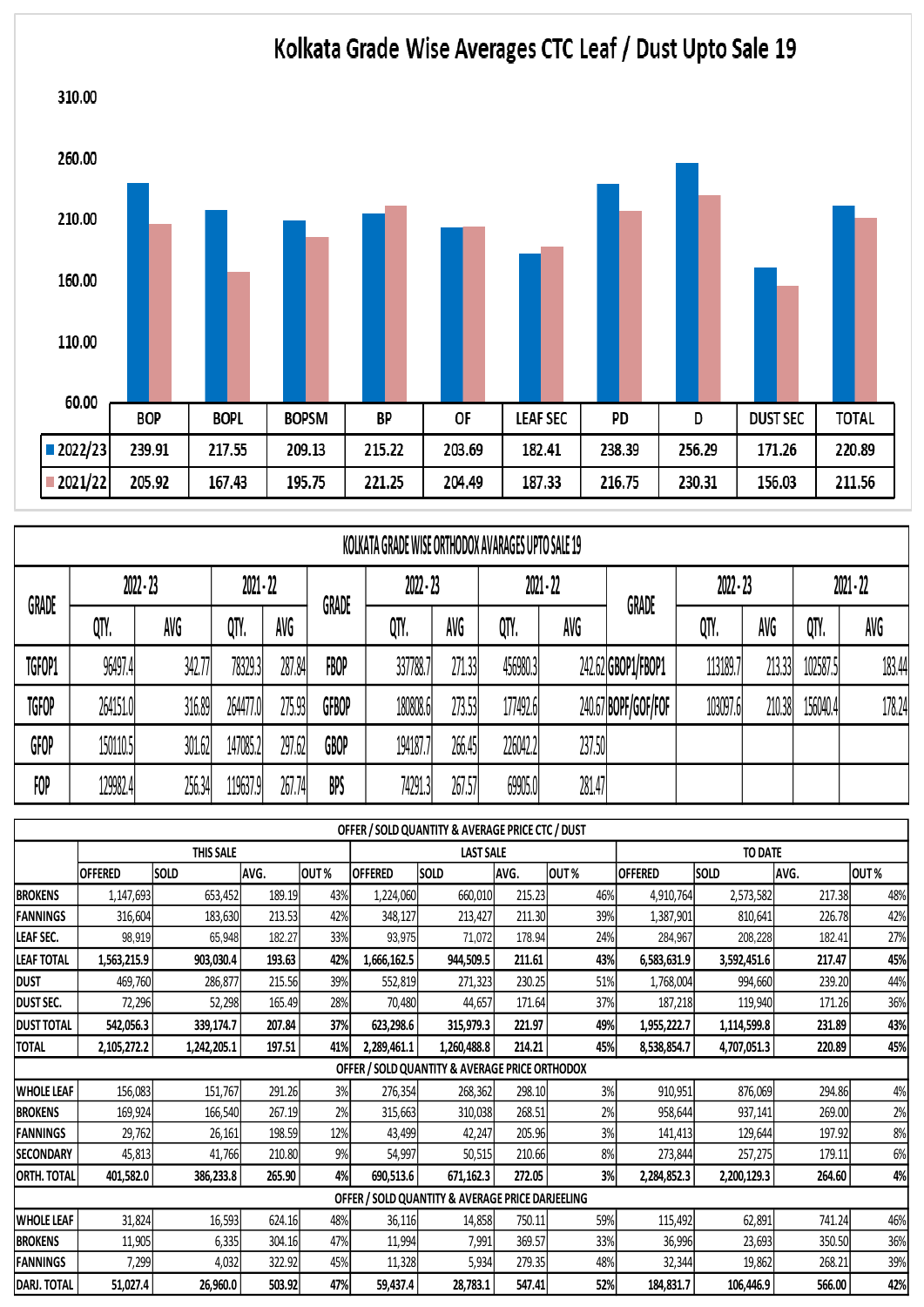|                 | OFFER / SOLD QUANTITY & AVERAGE PRICE |             |        |                  |                |             |        |                |                |             |        |      |  |
|-----------------|---------------------------------------|-------------|--------|------------------|----------------|-------------|--------|----------------|----------------|-------------|--------|------|--|
| <b>CTC</b>      |                                       | THIS SALE   |        | <b>LAST SALE</b> |                |             |        | <b>TO DATE</b> |                |             |        |      |  |
|                 | <b>OFFERED</b>                        | <b>SOLD</b> | AVG.   | OUT%             | <b>OFFERED</b> | <b>SOLD</b> | AVG.   | OUT%           | <b>OFFERED</b> | <b>SOLD</b> | AVG.   | OUT% |  |
| 2022-23         | 1563215.9                             | 903030.4    | 193.63 | 42%              | 1666162.5      | 944509.5    | 211.61 | 43%            | 6583631.9      | 3592451.6   | 217.47 | 45%  |  |
| 2021-22         | 750625.3                              | 599389.1    | 216.59 | 20%              | 1155637.6      | 955371.3    | 219.60 | 17%            | 5980648.5      | 4186351.5   | 212.04 | 30%  |  |
| <b>DUST</b>     | <b>OFFERED</b>                        | <b>SOLD</b> | AVG.   | OUT%             | <b>OFFERED</b> | <b>SOLD</b> | AVG.   | OUT%           | <b>OFFERED</b> | <b>SOLD</b> | AVG.   | OUT% |  |
| 2022-23         | 542056.3                              | 339174.7    | 207.84 | 37%              | 623298.6       | 315979.3    | 221.97 | 49%            | 1955222.7      | 1114599.8   | 231.89 | 43%  |  |
| 2021-22         | 324288.4                              | 232047.6    | 208.06 | 28%              | 527284.7       | 360437.7    | 220.30 | 32%            | 1868111.8      | 1274912.1   | 209.99 | 32%  |  |
| <b>ORTHODOX</b> | <b>OFFERED</b>                        | <b>SOLD</b> | AVG.   | OUT%             | <b>OFFERED</b> | <b>SOLD</b> | AVG.   | OUT%           | <b>OFFERED</b> | <b>SOLD</b> | AVG.   | OUT% |  |
| 2022-23         | 401582.0                              | 386233.8    | 265.90 | 4%               | 690513.6       | 671162.3    | 272.05 | 3%             | 2284852.3      | 2200129.3   | 264.60 | 4%   |  |
| 2021-22         | 566977.0                              | 512038.1    | 240.80 | 10%              | 830901.6       | 729636.1    | 244.58 | 12%            | 2623499.5      | 2329695.0   | 248.66 | 11%  |  |
| DARJEELING      | <b>OFFERED</b>                        | <b>SOLD</b> | AVG.   | OUT%             | <b>OFFERED</b> | <b>SOLD</b> | AVG.   | OUT%           | <b>OFFERED</b> | <b>SOLD</b> | AVG.   | OUT% |  |
| 2022-23         | 51027.4                               | 26960.0     | 503.92 | 47%              | 59437.4        | 28783.1     | 547.41 | 52%            | 184831.7       | 106446.9    | 566.00 | 42%  |  |
| 2021-22         | 20052.2                               | 15639.4     | 579.77 | 22%              | 20826.9        | 12777.2     | 695.95 | 39%            | 87221.6        | 61168.0     | 561.42 | 30%  |  |
| <b>TOTAL</b>    | <b>OFFERED</b>                        | <b>SOLD</b> | AVG.   | OUT%             | <b>OFFERED</b> | <b>SOLD</b> | AVG.   | OUT%           | <b>OFFERED</b> | <b>SOLD</b> | AVG.   | OUT% |  |
| 2022-23         | 2557881.6                             | 1655398.9   | 218.46 | 35%              | 3039412.1      | 1960434.2   | 238.90 | 35%            | 11008538.7     | 7013627.5   | 239.84 | 36%  |  |
| 2021-22         | 1661942.9                             | 1359114.2   | 228.43 | 18%              | 2534650.8      | 2058222.3   | 231.54 | 19%            | 10559481.4     | 7852126.6   | 225.29 | 26%  |  |

| <b>PRICE RANGE</b>    |                |                    |                 |                      |         |                |                    |         |                      |         |  |  |  |
|-----------------------|----------------|--------------------|-----------------|----------------------|---------|----------------|--------------------|---------|----------------------|---------|--|--|--|
|                       |                |                    | <b>CTC LEAF</b> |                      |         |                | <b>DUST</b>        |         |                      |         |  |  |  |
| % OF TEAS SOLD        | 2022/23        |                    |                 | <b>UP TO SALE 19</b> |         |                | 2022/23            |         | <b>UP TO SALE 19</b> |         |  |  |  |
|                       | <b>SALE 19</b> | SALE <sub>18</sub> | 2022/23         | 2021/22              | 2020/21 | <b>SALE 19</b> | SALE <sub>18</sub> | 2022/23 | 2021/22              | 2020/21 |  |  |  |
| <b>BELOW 160</b>      | 34.00          | 24.70              | 24.69           | 17.55                | 69.15   | 17.45          | 16.57              | 15.19   | 19.31                | 91.52   |  |  |  |
| BETWEEN 160.00-179.99 | 9.78           | 12.57              | 11.31           | 19.33                | 10.48   | 17.51          | 8.25               | 11.95   | 13.58                | 2.57    |  |  |  |
| BETWEEN 180.00-199.99 | 9.25           | 9.82               | 10.46           | 13.30                | 12.89   | 9.76           | 9.91               | 8.73    | 11.20                | 0.00    |  |  |  |
| BETWEEN 200.00-219.99 | 9.72           | 8.48               | 8.74            | 10.79                | 4.54    | 13.12          | 9.09               | 8.74    | 8.97                 | 2.43    |  |  |  |
| BETWEEN 220.00-139.99 | 9.85           | 7.34               | 7.30            | 8.06                 | 2.11    | 7.68           | 16.39              | 8.90    | 10.19                | 2.37    |  |  |  |
| BETWEEN 240.00-259.99 | 11.64          | 8.15               | 7.43            | 6.67                 | 0.16    | 13.98          | 13.08              | 10.20   | 12.45                | 0.34    |  |  |  |
| BETWEEN 260.00-279.99 | 6.47           | 11.37              | 7.17            | 6.14                 | 0.05    | 11.49          | 9.26               | 7.74    | 12.60                | 0.77    |  |  |  |
| ABOVE 280             | 9.30           | 17.56              | 22.90           | 18.17                | 0.61    | 9.01           | 17.45              | 28.54   | 11.71                | 0.00    |  |  |  |

| <b>PRICE RANGE</b>    |                    |                    |                 |                      |         | <b>PRICE RANGE</b>    |                   |                      |         |  |
|-----------------------|--------------------|--------------------|-----------------|----------------------|---------|-----------------------|-------------------|----------------------|---------|--|
|                       |                    |                    | <b>ORTHODOX</b> |                      |         |                       | <b>DARJEELING</b> |                      |         |  |
| % OF TEAS SOLD        | 2022/23            |                    |                 | <b>UP TO SALE 19</b> |         | % OF TEAS SOLD        | 2022/23           | <b>UP TO SALE 19</b> |         |  |
|                       | SALE <sub>19</sub> | SALE <sub>18</sub> | 2022/23         | 2021/22              | 2020/21 |                       | <b>SALE 19</b>    | SALE <sub>18</sub>   | 2022/23 |  |
| <b>BELOW 200</b>      | 6.85               | 3.59               | 12.51           | 11.72                | 89.57   | <b>BELOW 300.00</b>   | 15.03             | 22.46                | 28.05   |  |
| BETWEEN 200.00-219.99 | 6.29               | 4.02               | 3.35            | 2.25                 | 10.43   | BETWEEN 301.00-400.99 | 25.06             | 13.44                | 12.56   |  |
| BETWEEN 220.00-239.99 | 10.75              | 12.09              | 8.57            | 19.94                | 0.00    | BETWEEN 401.00-500.99 | 8.49              | 16.11                | 10.36   |  |
| BETWEEN 240.00-259.99 | 9.63               | 9.43               | 7.85            | 25.86                | 0.00    | BETWEEN 501.00-600.99 | 14.37             | 7.08                 | 8.88    |  |
| BETWEEN 260.00-279.99 | 35.38              | 38.89              | 34.69           | 19.39                | 0.00    | BETWEEN 601.00-700.99 | 15.65             | 10.04                | 8.71    |  |
| <b>ABOVE 280</b>      | 31.10              | 31.98              | 33.03           | 20.84                | 0.00    | <b>ABOVE 701.00</b>   | 21.40             | 30.87                | 31.44   |  |

| FUTURE FRESH OFFERING (IN PACKAGES) |                |          |            |       |                |       |       |                     |                   |              |       |                     |      |             |       |
|-------------------------------------|----------------|----------|------------|-------|----------------|-------|-------|---------------------|-------------------|--------------|-------|---------------------|------|-------------|-------|
|                                     | THIS YEAR-2022 |          |            |       | LAST YEAR-2021 |       |       |                     | <b>DIFFERENCE</b> |              |       |                     |      |             |       |
| SALE NO                             | CTC LEAF       | Orthodox | DARJEELING | DUST  | <b>TOTAL</b>   | LEAF  |       | ORTHODOX DARJEELING | DUST              | <b>TOTAL</b> | LEAT  | ORTHODOX DARJEELING |      | <b>DUST</b> | TOTAL |
| 20                                  | 44981          | 25599    | 4601       | 18802 | 93983          | 22414 | 30231 | 2179                | 9540              | 64364        | 22567 | -4632               | 2422 | 9262        | 29619 |
| 21                                  | 31153          | 18525    | 4068       | 11537 | 65283          | 25345 | 27560 | 2322                | 7997              | 63224        | 5808  | -9035               | 1746 | 3540        | 2059  |
| <b>TOTAL</b>                        | 76134          | 44124    | 8669       | 30339 | 159266         | 47759 | 57791 | 4501                | 17537             | 127588       | 28375 | $-13667$            | 4168 | 12802       | 31678 |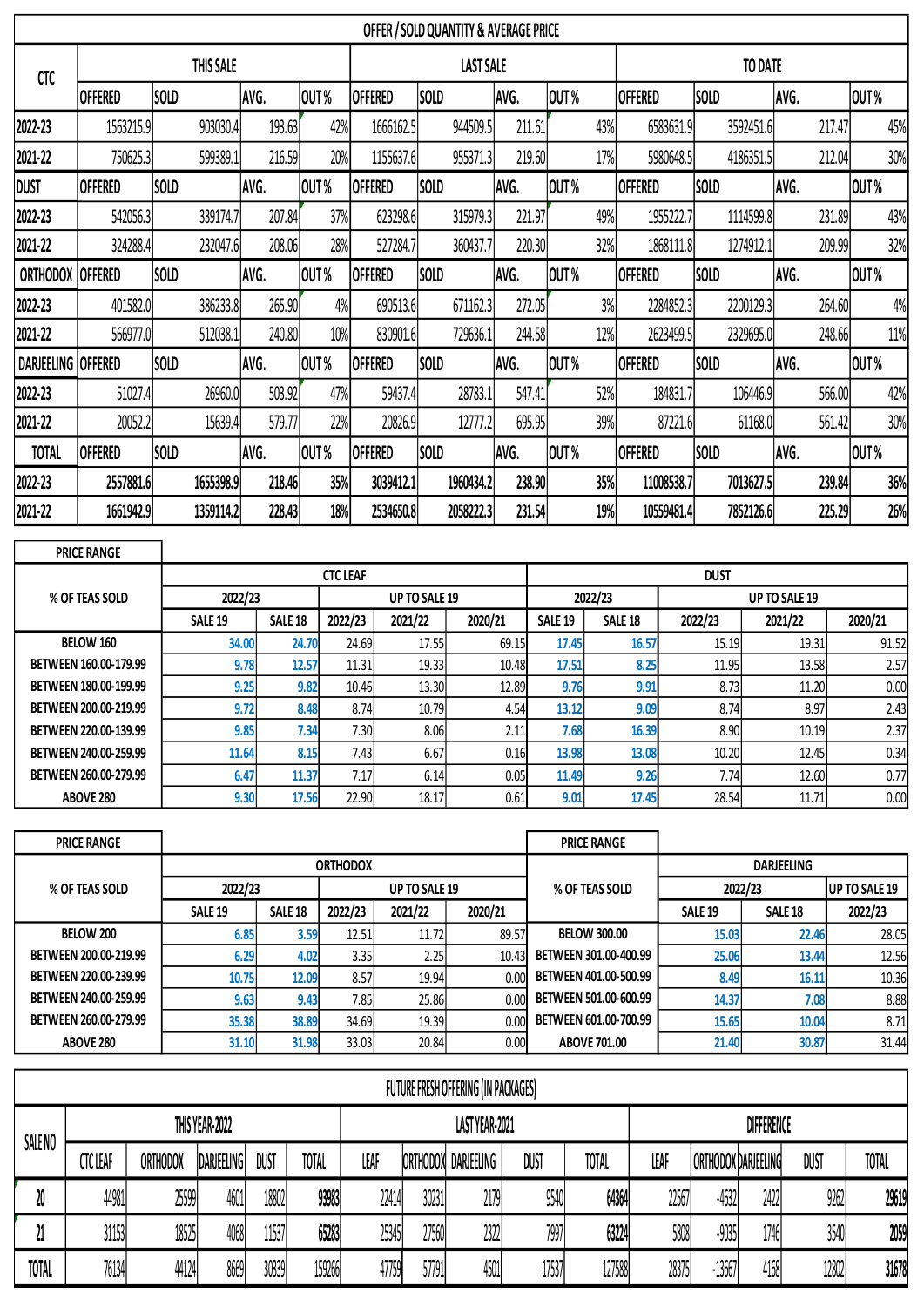

## **CTTA BUYING (ALL TEAS) FOR THE SALE 19**

|                    | <b>CTC LEAF</b>         |             |            |                                         | <b>DUST</b>              |           |            |                   | <b>TOTAL</b> |            |            |
|--------------------|-------------------------|-------------|------------|-----------------------------------------|--------------------------|-----------|------------|-------------------|--------------|------------|------------|
|                    |                         |             |            |                                         | <b>SALE 19</b>           |           |            |                   |              |            |            |
| <b>OFFER</b>       |                         | 1,563,215.9 | <b>Kgs</b> | <b>OFFER</b><br>542,056.3<br><b>Kgs</b> |                          |           |            | <b>OFFER</b>      | 2,105,272.2  |            | <b>Kgs</b> |
| <b>SOLD</b>        | 903,030.4<br><b>Kgs</b> |             |            | <b>SOLD</b>                             |                          | 339,174.7 | <b>Kgs</b> | <b>SOLD</b>       | 1,242,205.1  |            | <b>Kgs</b> |
| SOLD %             | 58%                     |             |            | SOLD %                                  | 63%                      |           |            | SOLD%             | 59%          |            |            |
| <b>ZONES</b>       | KGS.                    | AVG.        | %          |                                         | <b>AVG</b><br><b>Kgs</b> |           | %          |                   | <b>Kgs</b>   | <b>AVG</b> | %          |
| $ W.H$ ndia        | 238,982.8               | 214.09      |            | 26% W.India                             | 126,172.6                | 201.02    |            | 37% W.India       | 365,155.4    | 209.57     | 29%        |
| Local              | 187,492.2               | 187.38      |            | <b>21% HUL</b>                          | 73,808.0                 | 234.94    |            | 22% Local         | 198,745.0    | 186.75     | 16%        |
| N.India            | 138,341.6               | 190.92      |            | 15% S.India                             | 37,928.4                 | 240.17    |            | 11% N.India       | 168,842.0    | 190.44     | 14%        |
| WI.Pack            | 111,327.2               | 215.86      |            | 12% N.India                             | 30,500.4                 | 188.29    |            | <b>9% HUL</b>     | 136,187.4    | 200.05     | <b>11%</b> |
| <b>HUL</b>         | 62,379.4                | 158.77      |            | 7% WI.Pack                              | 18,674.4                 | 182.37    |            | 6% WI.Pack        | 130,001.6    | 211.05     | 10%        |
| NI.Pack            | 51,825.6                | 217.50      |            | 6% Others                               | 17,916.1                 | 179.31    |            | 5% Exports        | 63,660.4     | 132.74     | 5%         |
| <b>Exports</b>     | 50,923.2                | 125.68      |            | 6% Exports                              | 12,737.2                 | 161.00    |            | 4% NI.Pack        | 61,174.6     | 219.82     | 5%         |
| <b>Others</b>      | 29,488.0                | 175.61      |            | 3% Local                                | 11,252.8                 | 176.21    |            | 3% S.India        | 56,159.0     | 229.51     | 5%         |
| S.India            | 18,230.6                | 207.35      |            | 2% NI.Pack                              | 9,349.0                  | 232.73    |            | 3% Others         | 47,404.1     | 177.01     | 4%         |
| <b>TCPL</b>        | 11,720.8                | 102.70      |            | 1%TCPL                                  | 835.8                    | 130.00    |            | 0% TCPL           | 12,556.6     | 104.52     | 1%         |
| <b>Packeteers</b>  | 2,319.0                 | 165.20      | 0%         |                                         |                          |           |            | <b>Packeteers</b> | 2,319.0      | 165.20     | 0%         |
|                    |                         |             |            |                                         |                          |           |            |                   |              |            |            |
| <b>Grand Total</b> | 903,030.4               | 193.64      |            | <b>100% TOTAL</b>                       | 339,174.7                | 207.83    |            | <b>100% TOTAL</b> | 1,242,205.1  | 197.51     | 100%       |

|                      |            | <b>ORTHODOX</b> |            | <b>DARJEELING</b> |            |            |            |  |  |  |
|----------------------|------------|-----------------|------------|-------------------|------------|------------|------------|--|--|--|
|                      |            |                 |            | <b>SALE 19</b>    |            |            |            |  |  |  |
| <b>OFFER</b>         |            | 401,582.0       | <b>Kgs</b> | <b>OFFER</b>      | 51,027.4   |            | <b>Kgs</b> |  |  |  |
| <b>SOLD</b>          |            | 386,233.8       | <b>Kgs</b> | <b>SOLD</b>       |            | <b>Kgs</b> |            |  |  |  |
| SOLD %               | 96%        |                 |            | SOLD%             | 53%        |            |            |  |  |  |
| <b>ZONE</b>          | <b>Kgs</b> | <b>AVG</b>      | %          |                   | <b>Kgs</b> | <b>AVG</b> | %          |  |  |  |
| Middle East          | 185,223.5  | 268.83          |            | 48% Local         | 15,952.6   | 475.80     | 59%        |  |  |  |
| <b>Others</b>        | 62,691.1   | 271.11          |            | 16% Exports       | 4,728.4    | 523.69     | 18%        |  |  |  |
| <b>Other Exports</b> | 37,464.4   | 278.27          |            | 10% Others        | 4,156.8    | 579.22     | 15%        |  |  |  |
| <b>CIS</b>           | 23,395.1   | 272.36          |            | 6%TCPL            | 796.4      | 606.52     | 3%         |  |  |  |
| <b>Exports</b>       | 18,165.9   | 268.25          |            | 5% Domestic       | 786.8      | 475.66     | 3%         |  |  |  |
| Local                | 17,802.7   | 228.95          |            | 5% Other Exports  | 402.2      | 559.92     | 1%         |  |  |  |
| N.India              | 16,570.9   | 250.77          |            | 4% W.India        | 136.8      | 212.00     | 1%         |  |  |  |
| Domestic             | 15,407.3   | 228.86          | 4%         |                   |            |            |            |  |  |  |
| W.India              | 7,901.1    | 262.88          | 2%         |                   |            |            |            |  |  |  |
| <b>HUL</b>           | 1,178.6    | 269.86          | 0%         |                   |            |            |            |  |  |  |
| <b>Packeteers</b>    | 433.2      | 206.00          | 0%         |                   |            |            |            |  |  |  |
|                      |            |                 |            |                   |            |            |            |  |  |  |
|                      |            |                 |            |                   |            |            |            |  |  |  |
| <b>TOTAL</b>         | 386,233.8  | 265.91          |            | 100% TOTAL        | 26,960.0   | 503.92     | 100%       |  |  |  |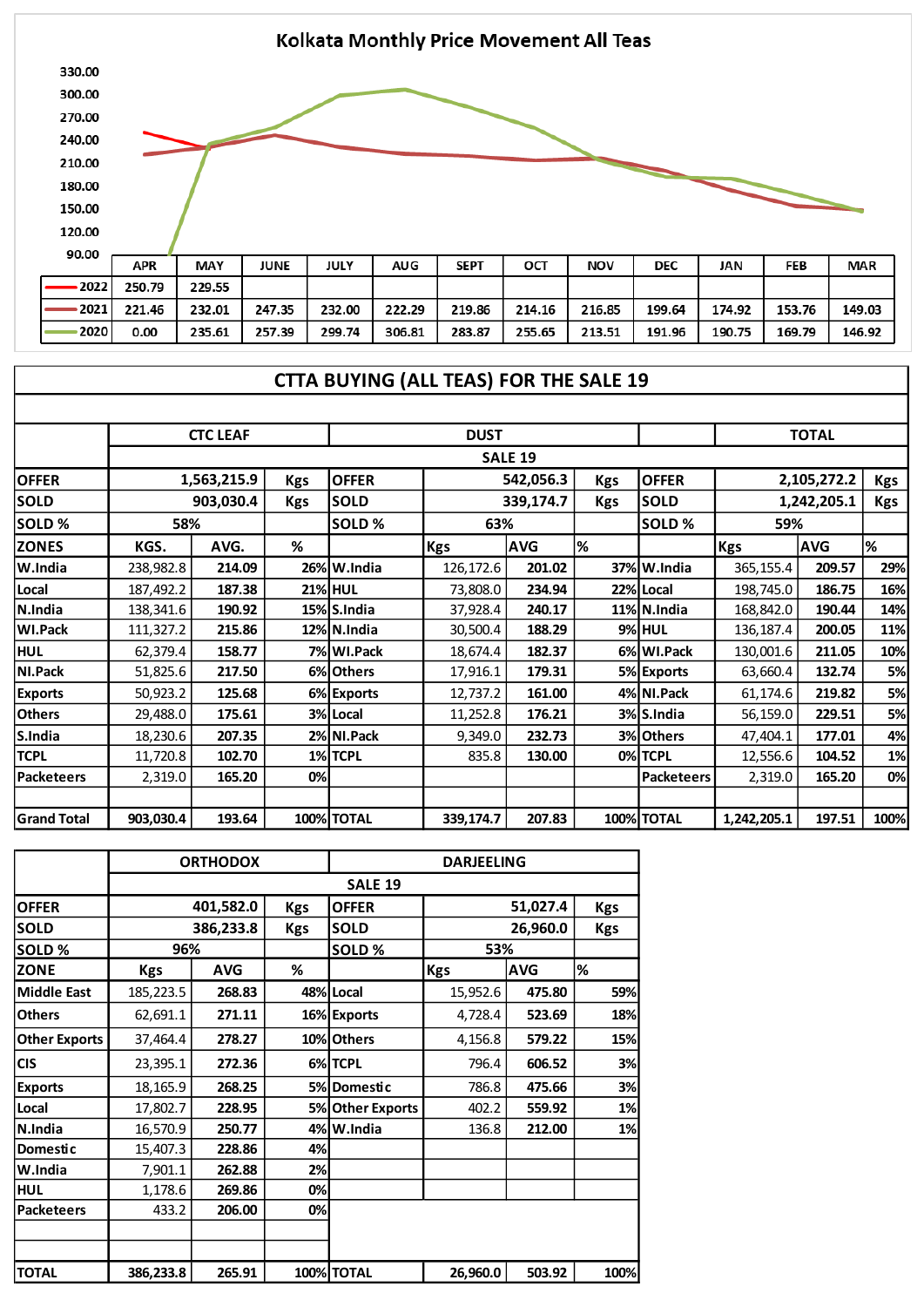| ASSAM CTC BATTING ORDER (GTAC+CTTA) Sale 14 to 19 |            |            |            |            |  |  |  |  |
|---------------------------------------------------|------------|------------|------------|------------|--|--|--|--|
| <b>MARK</b>                                       | 2022-23    |            | 2021-22    |            |  |  |  |  |
|                                                   | <b>KGS</b> | <b>AVG</b> | <b>KGS</b> | <b>AVG</b> |  |  |  |  |
| <b>GATOONGA</b>                                   | 27933      | 414.32     | 23463      | 326.98 *   |  |  |  |  |
| <b>HALMARI</b>                                    | 38694      | 392.87     | 39780      | 340.29     |  |  |  |  |
| <b>MOKRUNG</b>                                    | 14832      | 392.41     | 9704       | 312.18     |  |  |  |  |
| <b>SOTAI</b>                                      | 10916      | 375.78     | 7239       | 330.76     |  |  |  |  |
| <b>DECKIAJULI</b>                                 | 16958      | 358.08     | 39688      | 302.50     |  |  |  |  |
| <b>HOOKHMOL</b>                                   | 13265      | 356.37     |            | 0.00       |  |  |  |  |
| <b>DUFLATING</b>                                  | 15042      | 354.40     | 4418       | 341.00     |  |  |  |  |
| <b>BANAMALIE</b>                                  | 6817       | 353.28     | 4222       | 307.84     |  |  |  |  |
| <b>JAMIRAH</b>                                    | 34105      | 349.57     | 0          | 0.00       |  |  |  |  |
| <b>KAMARBUND</b>                                  | 3938       | 346.49     | 5243       | 300.70     |  |  |  |  |
| <b>NAHORHABI(CLSPL)</b>                           | 3861       | 339.13     | 0          | 0.00       |  |  |  |  |
| <b>SALKATHONI</b>                                 | 42475      | 335.52     | 31590      | 289.45     |  |  |  |  |
| <b>HIRAJULI</b>                                   | 10834      | 330.75     | 20012      | 307.75     |  |  |  |  |
| <b>GELAKEY</b>                                    | 13791      | 328.22     | 7087       | 314.92     |  |  |  |  |
| <b>SREE SIBBARI</b>                               | 10488      | 325.94     | 18259      | 265.92     |  |  |  |  |
| <b>HARMUTTY</b>                                   | 12170      | 324.19     | 0          | 0.00       |  |  |  |  |
| <b>HATIJAN CLONAL</b>                             | 14868      | 319.25     | 27890      | 221.31     |  |  |  |  |
| <b>DOOMNI</b>                                     | 39710      | 318.57     | 38822      | 292.41     |  |  |  |  |
| <b>DILLI CLONAL</b>                               | 15379      | 318.49     | 42266      | 216.26     |  |  |  |  |
| MANGALAM(CLSPL)                                   | 16261      | 316.97     | 17017      | 277.45     |  |  |  |  |
| <b>KENDUGURI HI GROWN</b>                         | 17497      | 315.49     | 7939       | 291.34     |  |  |  |  |
| <b>SHRIPUR</b>                                    | 3285       | 314.93     | 10911      | 247.25     |  |  |  |  |
| <b>BORJAN</b>                                     | 71010      | 314.15     | 3280       | 305.61     |  |  |  |  |
| <b>GHILLIDARY</b>                                 | 28155      | 313.63     | 21681      | 267.13     |  |  |  |  |
| <b>BASMATIA</b>                                   | 3873       | 312.85     | 0          | 0.00       |  |  |  |  |

**GATOONGA** 27933 414.32 23463 326.98 *\* Above 3,000 Kgs.*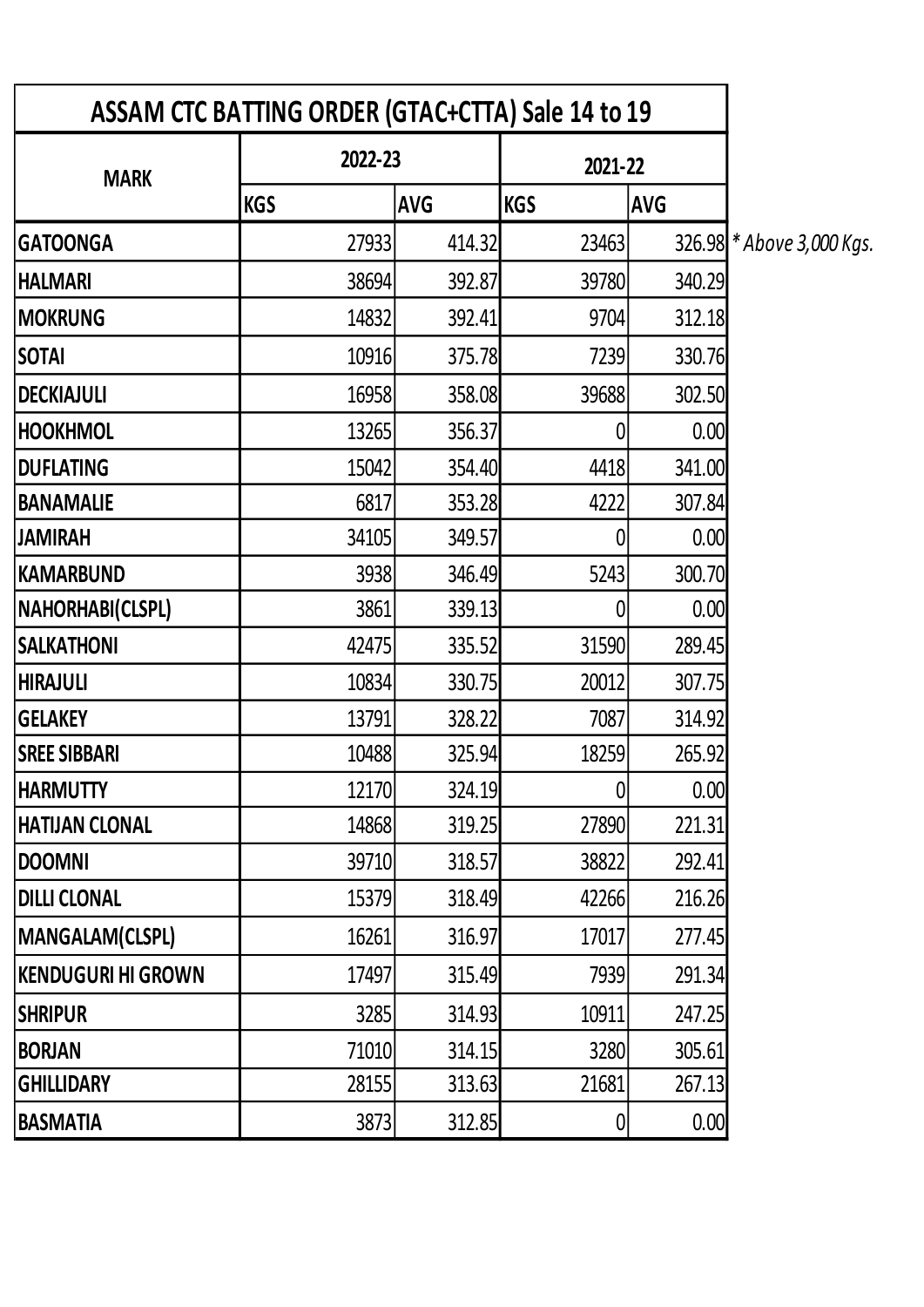| DOOARS CTC BATTING ORDER (STAC+CTTA) Sale 14 to 19 |            |            |                |            |                           |
|----------------------------------------------------|------------|------------|----------------|------------|---------------------------|
|                                                    | 2022-23    |            | 2021-22        |            |                           |
| <b>MARK</b>                                        | <b>KGS</b> | <b>AVG</b> | <b>KGS</b>     | <b>AVG</b> |                           |
| <b>LEESH RIVER</b>                                 | 65329      | 338.52     | 90932          |            | 288.36 * Above 3,000 Kgs. |
| <b>CHULSA</b>                                      | 49944      | 338.11     | 47563          | 306.63     |                           |
| KARTICK                                            | 30237      | 322.23     | 42710          | 303.69     |                           |
| <b>HOPE</b>                                        | 55094      | 321.75     | 60287          | 299.92     |                           |
| <b>DANGUAJHAR</b>                                  | 52776      | 321.13     | 54952          | 301.57     |                           |
| <b>MEENGLAS</b>                                    | 63215      | 320.27     | 70969          | 305.49     |                           |
| <b>GHATIA ROYAL</b>                                | 42084      | 316.75     | 93161          | 291.53     |                           |
| <b>MECHPARA</b>                                    | 13223      | 310.53     | 44212          | 276.20     |                           |
| <b>SANKOS</b>                                      | 55704      | 309.69     | 54007          | 276.91     |                           |
| JITI                                               | 88297      | 308.91     | 66061          | 298.09     |                           |
| <b>AIBHEEL</b>                                     | 111834     | 308.25     | 154289         | 282.94     |                           |
| <b>PAHARGOOMIAH</b>                                | 86663      | 304.80     | 43063          | 321.55     |                           |
| <b>ZURRANTEE</b>                                   | 33672      | 304.76     | 32287          | 284.82     |                           |
| <b>CHALOUNI</b>                                    | 44503      | 298.55     | 47884          | 297.29     |                           |
| KUMARGRAM                                          | 45564      | 297.85     | 51939          | 285.13     |                           |
| <b>HILLAROYALE</b>                                 | 35451      | 297.68     | $\overline{0}$ | 0.00       |                           |
| <b>GULMA</b>                                       | 57915      | 295.38     | 57868          | 289.20     |                           |
| <b>BHOJNARAINSUPREME</b>                           | 3611       | 293.84     | 3666           | 265.30     |                           |
| <b>RYDAK</b>                                       | 48739      | 293.37     | 88270          | 294.30     |                           |
| <b>GANDRAPARA</b>                                  | 80972      | 292.90     | 139780         | 280.09     |                           |
| DIANA (RAMBARI)                                    | 18782      | 292.51     | 53292          | 305.40     |                           |
| <b>BAMANDANGAGOLD</b>                              | 11938      | 292.45     | 18988          | 276.61     |                           |
| <b>HULDIBARIROYAL</b>                              | 81847      | 291.82     | 100381         | 270.76     |                           |
| NANGDALA                                           | 34315      | 290.27     | 29538          | 278.01     |                           |
| <b>CHENGMARI</b>                                   | 94988      | 289.02     | 29839          | 278.16     |                           |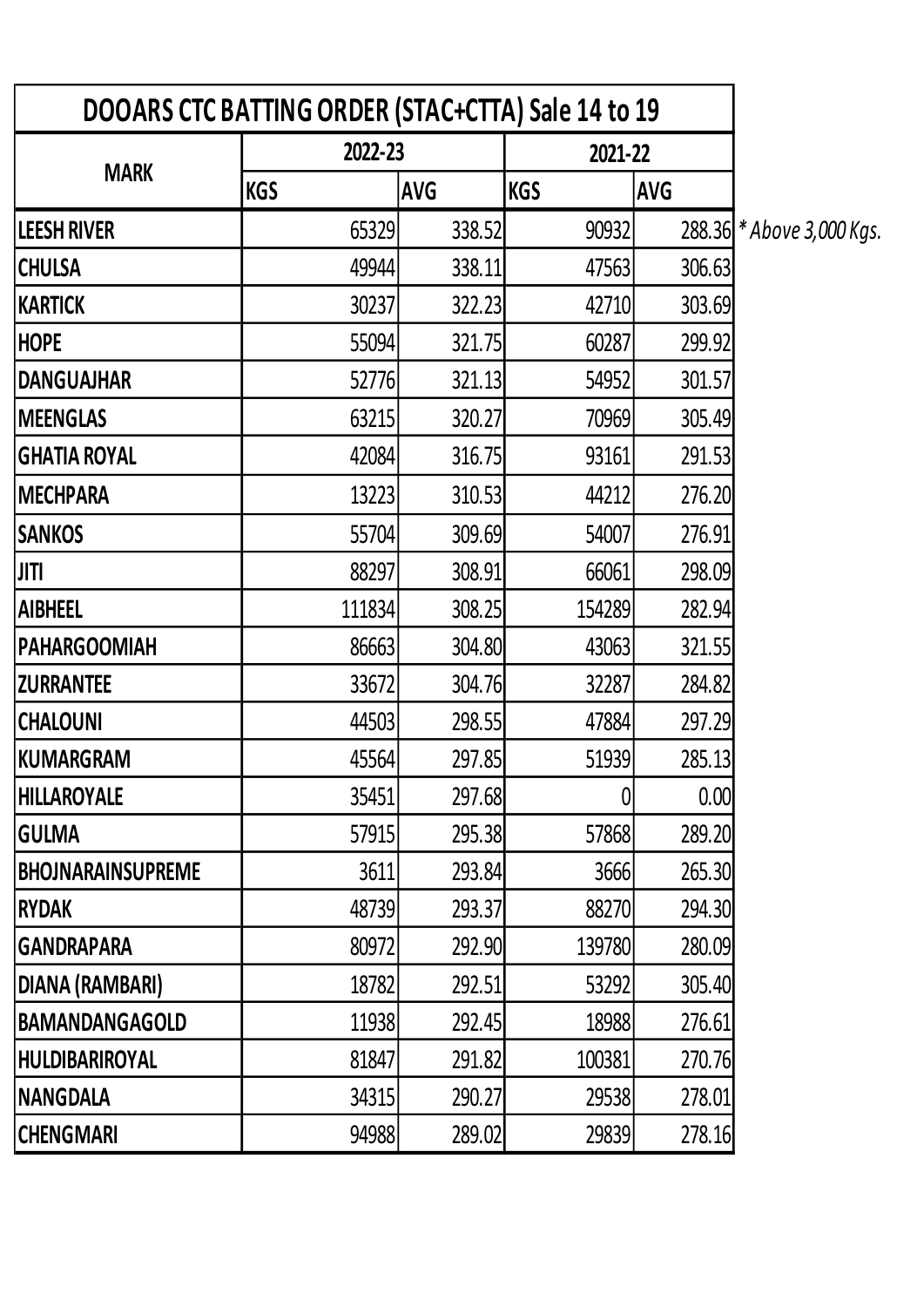| ASSAM ORTHODOX BATTING ORDER (GTAC+CTTA) Sale 14 to 19 |            |            |            |            |                           |
|--------------------------------------------------------|------------|------------|------------|------------|---------------------------|
|                                                        | 2022-23    |            | 2021-22    |            |                           |
| <b>MARK</b>                                            | <b>KGS</b> | <b>AVG</b> | <b>KGS</b> | <b>AVG</b> |                           |
| <b>SESSA 'B'</b>                                       | 4767       | 364.04     | 36564      |            | 246.49 * Above 3,000 Kgs. |
| <b>DEJOO</b>                                           | 31773      | 345.77     | 44912      | 272.72     |                           |
| <b>HARMUTTY</b>                                        | 15140      | 332.36     | 48331      | 259.29     |                           |
| <b>BORPATRA</b>                                        | 12448      | 327.14     | 33267      | 251.96     |                           |
| <b>BOKAKHAT</b>                                        | 16772      | 293.14     | 9904       | 253.23     |                           |
| SINGLIJAN                                              | 27820      | 286.59     | 16786      | 262.46     |                           |
| <b> MANCOTTA</b>                                       | 4151       | 285.12     | 6350       | 244.69     |                           |
| <b>NONOI</b>                                           | 7574       | 282.54     |            | 0.00       |                           |
| KOILAMARI                                              | 141720     | 281.11     | 117680     | 248.75     |                           |
| <b>SEAJULI</b>                                         | 31547      | 279.02     | 20790      | 261.49     |                           |
| <b>NAHORANI</b>                                        | 24361      | 278.31     |            | 0.00       |                           |
| KOOMSONG                                               | 86166      | 277.77     | 47072      | 259.85     |                           |
| <b>NAMSANG</b>                                         | 35985      | 277.71     | 18926      | 259.84     |                           |
| <b>NALANI</b>                                          | 40216      | 276.43     | 15728      | 255.75     |                           |
| <b>RAIDANG 'D'</b>                                     | 160620     | 276.19     | 94457      | 255.14     |                           |
| <b>DIKOM</b>                                           | 56906      | 276.16     | 52285      | 258.22     |                           |
| <b>MOHUNBAREE</b>                                      | 11593      | 275.77     |            | 0.00       |                           |
| <b>HATTIALLI</b>                                       | 66121      | 275.59     | 43767      | 258.88     |                           |
| <b>BAGHJAN</b>                                         | 119907     | 274.43     | 74971      | 246.21     |                           |
| <b>BARGANG</b>                                         | 9817       | 272.87     | 32423      | 242.73     |                           |
| <b>BOKEL</b>                                           | 41609      | 272.73     | 60927      | 235.04     |                           |
| <b>DHELAKHAT</b>                                       | 34917      | 272.38     | 28971      | 250.01     |                           |
| <b>LIMBUGURI</b>                                       | 27801      | 270.55     | 19458      | 249.70     |                           |
| <b>BEESAKOPIE</b>                                      | 179044     | 269.99     | 135219     | 251.60     |                           |
| AMCHONGCLONAL                                          | 12869      | 269.50     |            | 0.00       |                           |